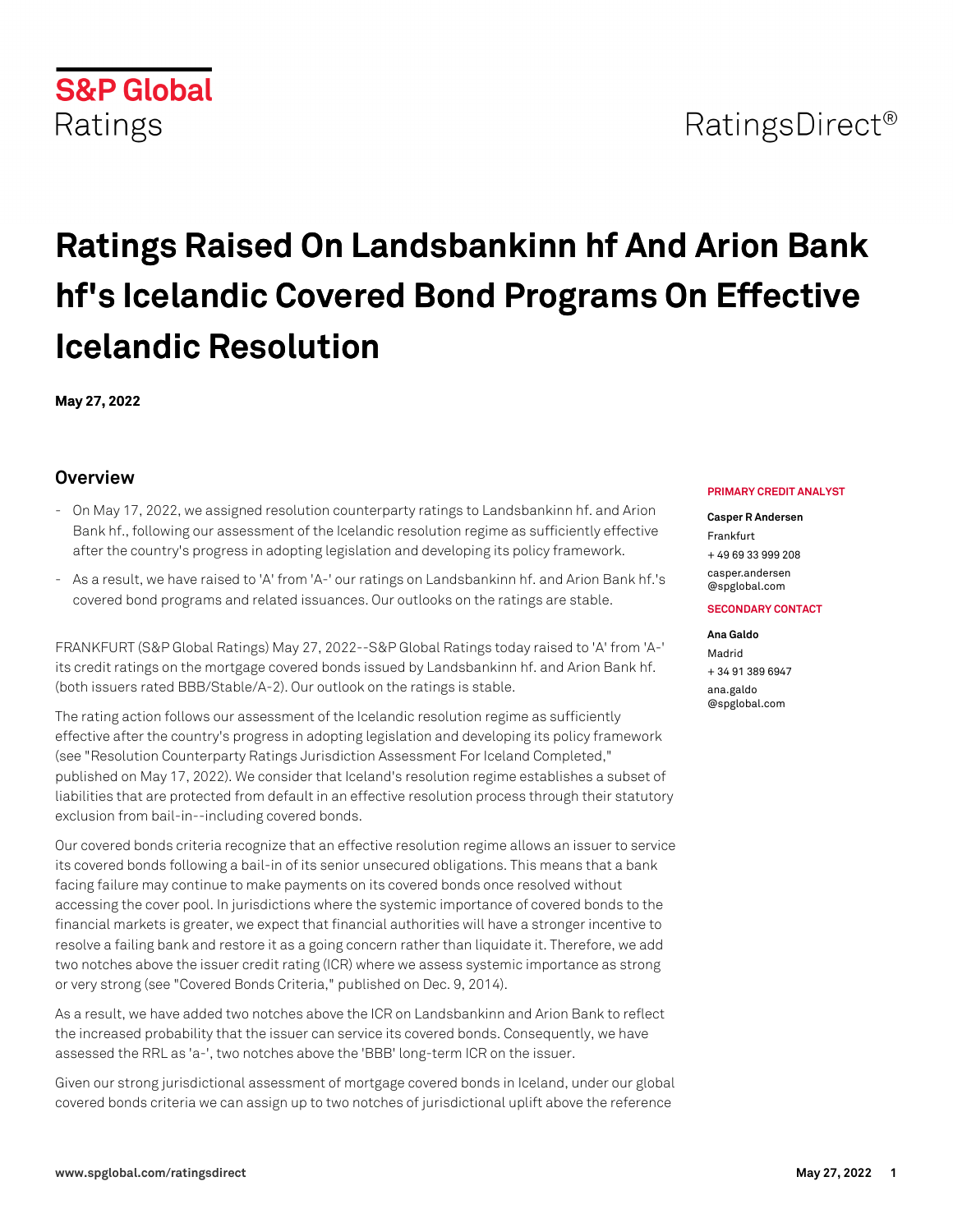rating level (RRL).

As our long-term sovereign rating on Iceland is 'A', there is a cap from the sovereign and we have assessed the jurisdiction-supported rating level (JRL) on the program at 'a' (previously 'a-').

The available credit enhancement in both programs is not sufficient for the rating to achieve collateral-based uplift.

There are no further rating constraints related to counterparty, legal, country, or administrative and operational risks.

As a result, we have raised to 'A' from 'A-' our ratings on the covered bond programs and related issuances. The stable outlook reflects a single unused notch of jurisdictional support, which mean we would not lower our ratings on the covered bonds if we were to lower the rating of the issuer by one notch, all else being equal.

# **Related Criteria**

- General Criteria: Environmental, Social, And Governance Principles In Credit Ratings, Oct. 10, 2021
- Criteria | Structured Finance | General: Global Framework For Payment Structure And Cash Flow Analysis Of Structured Finance Securities, Dec. 22, 2020
- Criteria | Structured Finance | General: Counterparty Risk Framework: Methodology And Assumptions, March 8, 2019
- Criteria | Structured Finance | General: Incorporating Sovereign Risk In Rating Structured Finance Securities: Methodology And Assumptions, Jan. 30, 2019
- Criteria | Structured Finance | RMBS: Global Methodology And Assumptions: Assessing Pools Of Residential Loans, Jan. 25, 2019
- Legal Criteria: Structured Finance: Asset Isolation And Special-Purpose Entity Methodology, March 29, 2017
- Criteria | Structured Finance | Covered Bonds: Covered Bond Ratings Framework: Methodology And Assumptions, June 30, 2015
- Criteria | Structured Finance | Covered Bonds: Covered Bonds Criteria, Dec. 9, 2014
- General Criteria: Principles Of Credit Ratings, Feb. 16, 2011

### **Related Research**

- Resolution Counterparty Ratings Jurisdiction Assessment For Iceland Completed, May 17, 2022
- Icelandic Bank Ratings Unaffected By Sufficiently Effective Resolution Regime; 'BBB+' RCRs Assigned; Outlooks Stable, May 17, 2022
- Iceland 'A/A-1' Ratings Affirmed; Outlook Stable, May 13, 2022
- Global Covered Bond Insights Q1 2022, March 17, 2022
- Banking Industry Country Risk Assessment: Iceland, Feb. 21, 2022
- Ratings On Icelandic D-SIBs Affirmed As Pandemic Recovery Risk Lingers; Outlooks Remain Stable, Jan. 25, 2022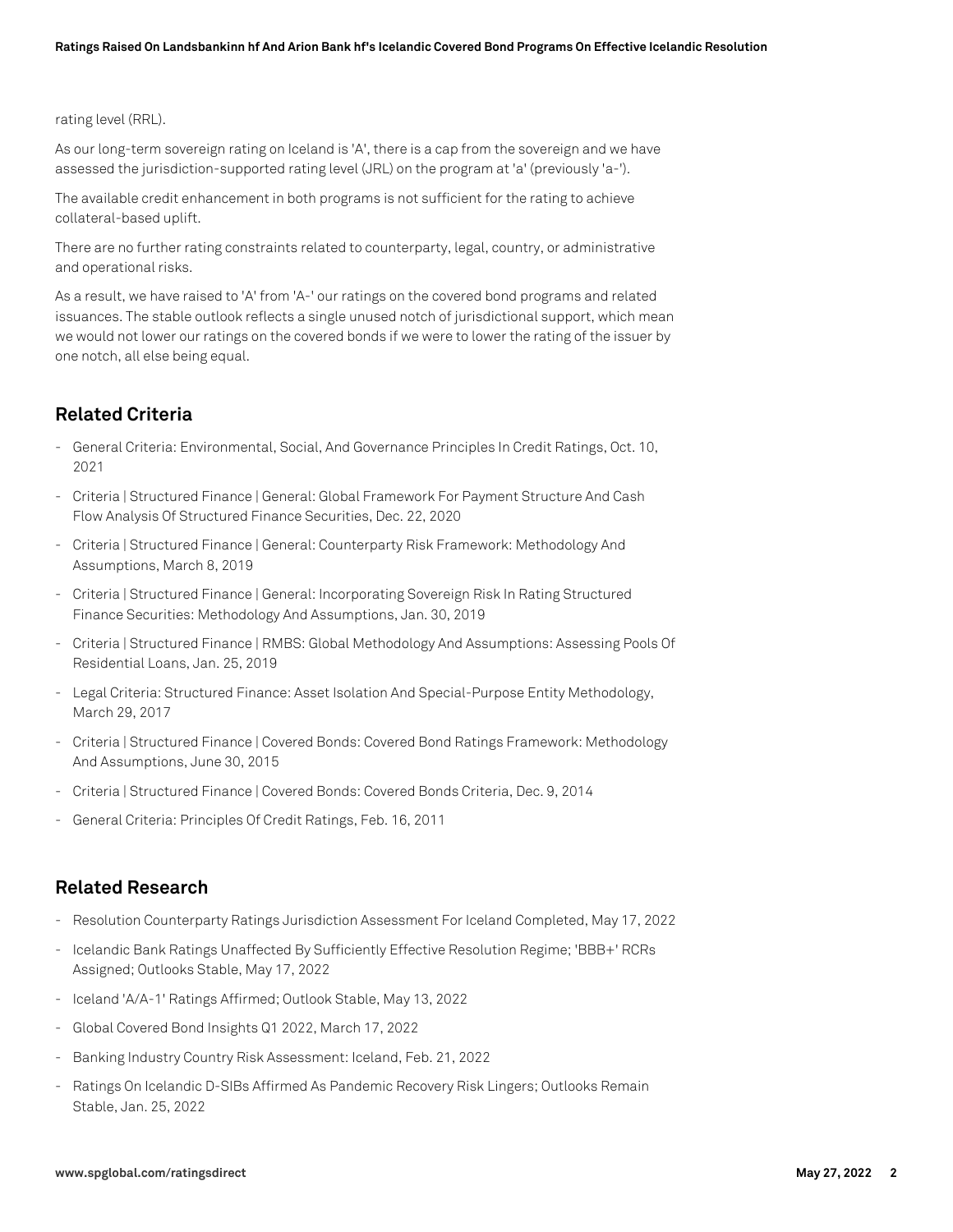- New Issue: Arion Bank hf. Mortgage Covered Bond Program, Oct. 5, 2021
- New Issue: Landsbankinn hf. Covered Bond Programme, Jan. 21, 2021
- Icelandic Bank Resolution Act Completes The European Map, But Implementation And Effectiveness Remain Unclear, Sept. 1, 2020
- Glossary of Covered Bond Terms, April 27, 2018